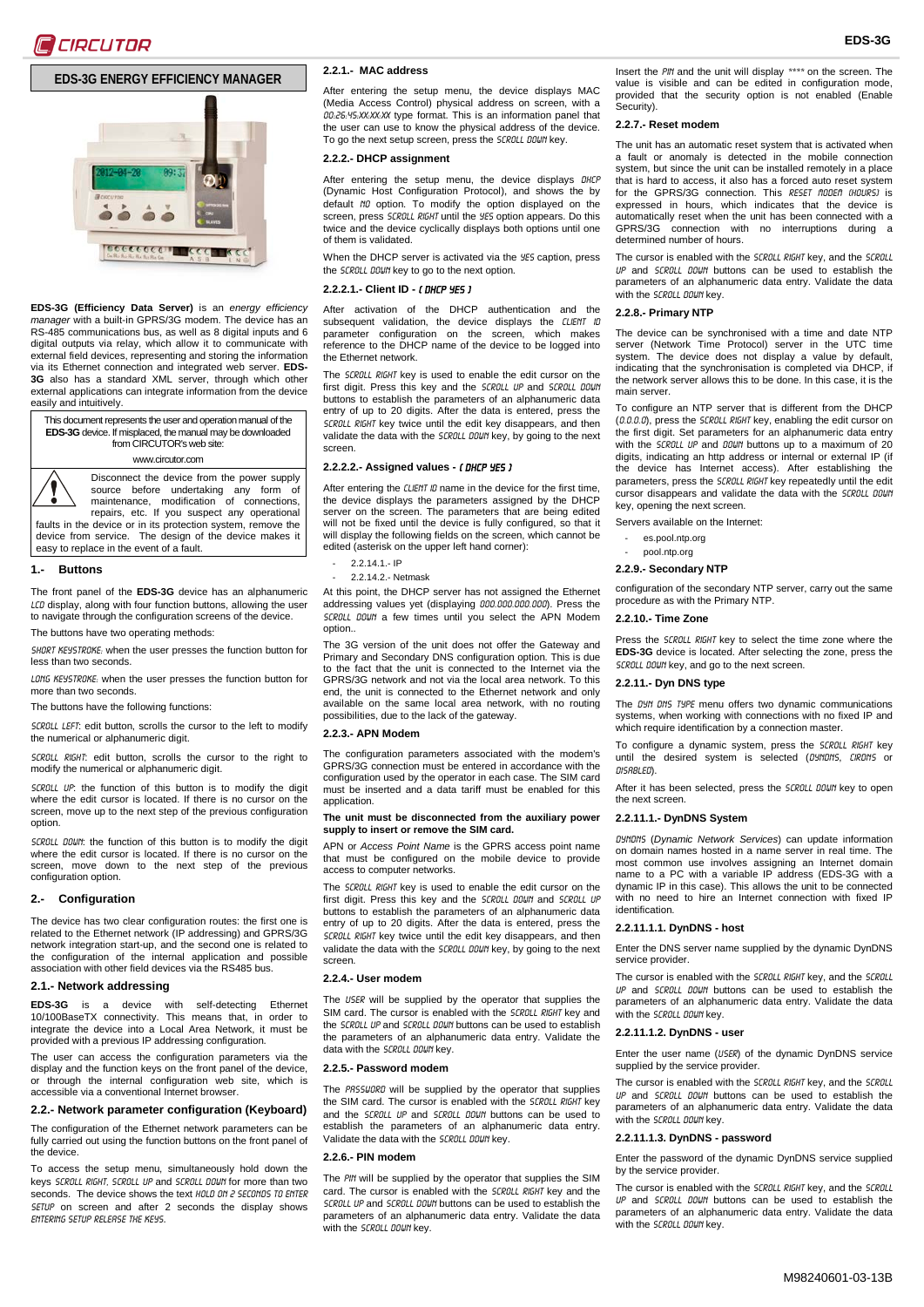

# **2.2.11.2.- CirDNS System**

CIRDNS is a proprietary system that has been designed to invert the role of the remote device connection process. The devices start the communication process with the remote connections server, by creating a transparent communications tunnel between the device and connection server. Therefore, the user avoids having to hire and maintain a fixed IP system or *DynDNS* in its remote control locations.

Once the connections have been received by a central computer, said connections are shared by a local DNS name server, hosted in a machine with the software supplied with the EDS device.

#### **2.2.11.2.1. CirDNS - host**

Enter the name with which the local DNS name server will be identified when it is connected to the central server. For example, when configuring ED5001 when it is connected to the main server, the server will identify it with the local DNS name (after the name server has been installed - refer to the CirDNS user manual).

The cursor is enabled with the SCROLL RIGHT key, and the SCROLL up and Scroll down buttons can be used to establish the parameters of an alphanumeric data entry. Validate the data by pressing the *SCROLL DOUN* key.

# **2.2.11.2.2. CirDNS - password**

An authentication password can be activated in the CirDNS system installed on the server to provide access to the remote devices machine. In this case, the EDS-3G units that wish to connect to the machine must have an access password established for such purposes.

The cursor is enabled with the SCROLL RIGHT key, and the SCROLL UP and SCROLL DOUN buttons can be used to establish the parameters of an alphanumeric data entry. Validate the data with the SCROLL DOWN key.

#### **2.2.11.2.3. CirDNS - server**

Enter the destination IP or DNS name where the device will be actively connected. This is an alphanumeric field.

The cursor is enabled with the SCROLL RIGHT key, and the SCROLL up and SCROLL DOWN buttons can be used to establish the parameters of an alphanumeric data entry. Validate the data with the SCROLL DOWN key.

#### **2.2.11.2.4. CirDNS - port**

Enter the port used to access the central server, where the **CirDNS** connections software was installed. This computer must have an access port used to connect all remote devices, in order to establish a transparent communications tunnel.

In this case, access to the Internet connection from the central location will require the use of a connection router, which will establish a NAT access rule to activate a UDP connection port in the connection server (connection path).

An access port must be activated in the Internet access router, which will internally transfer the public communication frames to the **CirDNS** internal connection server and to a port specified by and known to the user.

# <span id="page-1-2"></span>**2.2.12.- Enable Security**

A user and edition password can be activated in the device, thus avoiding modification of the configuration parameters. The device displays NO by default. It should be pointed out that if the password is activated, it will be present in all the device's configuration and display accesses (keyboard, Web configuration and internal applications).

To modify the option displayed on screen, SCROLL RIGHT until the option YES appears. Do this twice and the device cyclically displays both options until one of them is validated. Establish the parameters for the alphanumeric data entry with the SCROLL up and DOUN buttons, up to 20 digits corresponding to the USER, and when the data is validated, repeat the operation with the PRSSUORD. Validate the data (SCROLL RIGHT and SCROLL DOUM).

## <span id="page-1-3"></span>**2.2.13.- Confirm Changes -** ( DHCP YES )

The information must be validated to save the configuration. The device displays *YES* by default. When the completed configuration is validated, press the SCROLL DOWN key and the device saves the data and leaves configuration.

If the configuration is not saved, SCROLL RIGHT until the NO option appears. Do this twice and the device cyclically displays both options until one of them is validated with the SCROLL DOWN key

# **2.2.14.- Client ID -** ( DHCP NO )\*

If the DHCP server is not activated, shown in section [2.2.2.-](#page-0-0) [DHCP assignment,](#page-0-0) validate the NO option using the SCROLL DOUN key and go to the next screen.

# <span id="page-1-0"></span>**2.2.14.1.- IP -** ( DHCP no )\*

The user configures an IP address for the EDS-3G device using this configuration option. To configure them, press the Scroll RIGHT key, enabling the edit cursor on the first digit. Press the SCROLL UP and DOUN buttons to establish the parameters of a 000.000.000.000 type numeric data entry. After

establishing the parameters, press the SCROLL RIGHT key repeatedly until the edit cursor disappears, and validate the data with the SCROLL DOUN key, opening the next screen.

# <span id="page-1-1"></span>**2.2.14.2.- NetMask -** ( DHCP no )\*

To configure the (NetMask) configuration, press the SCROLL RIGHT key, activating the edit cursor on the first digit. Press the SCROLL UP and DOUN buttons to establish the parameters of a 000.000.000.000 type numeric data entry. After establishing the parameters, press the SCROLL RIGHT key repeatedly until the edit cursor disappears, and validate the data with the SCROLL DOWN key, opening the next screen.

# **2.2.14.3.- Other configurations -** ( DHCP no )\*

After configuring the secondary DNS, the other setup screens correspond to the same ones as in the activated DHCP mode; consequently the configuration procedure will be the same as the one for sections:

- [2.2.3.-](#page-0-1) [APN Modem](#page-0-1)
- [2.2.4.-](#page-0-2) [User modem](#page-0-2)
- [2.2.5.-](#page-0-3) [Password modem](#page-0-3)
- [2.2.6.-](#page-0-4) [PIN modem](#page-0-4)
- [2.2.7.-](#page-0-5) [Reset modem](#page-0-5)
- [2.2.8.-](#page-0-6) [Primary NTP](#page-0-6)
- [2.2.9.-](#page-0-7) [Secondary NTP](#page-0-7)
- [2.2.10.-](#page-0-8) [Time Zone](#page-0-8)
- [2.2.11.-](#page-0-9) [Dyn DNS type](#page-0-9)
- [2.2.12.-](#page-1-2) [Enable Security](#page-1-2)
- [2.2.13.-](#page-1-3) [Confirm Changes -](#page-1-3) ( DHCP YES )

#### **2.2.14.4.- Manual Date and Time Configuration**

If there is no authentication configuration by the DHCP system, and if there is no Primary and Secondary NTP server available, EDS-3G allows the time and date to be configured manually when validating the changes by displaying the caption *RDJUST CLOCK*. The date and time are displayed on screen with the following format: *YYYY-MM-DD HH:MM.* To configure them, press the SCROLL RIGHT key, enabling the edit cursor on the first digit. Use the SCROLL UP and SCROLL DOWN buttons to establish the parameters of the numeric data entry. After establishing the parameters, press the *SCR0LL RIGHT* key<br>twice until the edit key disappears, and then validate the data with the SCROLL DOUN key, leaving setup and validating the configuration.

When the configuration is validated, the DONE caption appears, returning to the main screen.

#### **2.2.15.- Display of configuration parameters**

To display the configuration parameters, the user must enter the setup menu by simultaneously pressing the SCROLL RIGHT, SCROLL UP and Scroll down keys. The user must Press the Scroll DOUN key twice for complete visualisation of the device configuration.

If a user and password are available even when the user does not have one, all the configuration parameters can be visualised without being able to change them (asterisk in top left hand corner).

#### **2.2.15.1.- Ping system**

To confirm IP connectivity via a Local Area Network (LAN) or the Internet using a DSL or 3G router, the user sometimes has to know if the EDS-3G device has this IP access or if the unit has particular access to a certain host.

To do so, EDS-3G has a PING, section, from which the user can carry out an IP connectivity test with an IP address or name, emulating the ping command of a conventional operating system.

The device displays the physical address within the setup menu, as shown in section *[2.2.1.-](#page-0-10) MAC* [address.](#page-0-10) Press the SCROLL RIGHT key to go to the on-screen caption HOST PING. To enter the name or IP address to carry out the ping test, press the SCROLL RIGHT key to enable the edit cursor on the first digit. Press this key and the SCROLL DOUN and SCROLL UP buttons to establish the parameters of an alphanumeric data entry of up to 20 digits. After the data is entered, press the SCROLL RIGHT key twice until the edit key disappears, and then validate the data with the SCROLL DOUN key.

When the data is validated, the screen displays the DOING PING caption and will then show the results:

- PING RESULT: 0K a response was obtained from the host
- PING RESULT: TIME OUT no response was obtained from the host

When a result is obtained by the device, press the SCROLL DOWN key and the device goes back to the by default display screens.

# **2.2.16.- Acquired IP and coverage**

Once the unit has been connected to the Internet, two sensitive variables must be known by the user or integrator, which are the IP acquired by the mobile phone telephony provider and the coverage signal the unit is connected to.

Press the SCROLL RIGHT and SCROLL LEFT keys at the same time and the unit will display on the screen the IP acquired by the operator and the connection coverage. Said coverage can oscillate from -113 dBm to -51 dBm. The latter is considered as the value with the highest coverage.

These values may be known by accessing the following website:

- <http://xxx.xxx.xxx.xxx/html/modem-status.html>
- http://dhcp\_name/html/modem-status.htm

<span id="page-1-4"></span>Where xxx.xxx.xxx.xxx is the IP address assigned by the user

Where *dhcp\_name* is the name assigned and authenticated by the name server of the local area network (LAN) or a DNS server in case of using a DynDNS system to connect to the Internet.

# **2.2.17.- Internal configuration web site**

After establishing the parameters with the keyboard and connecting to the Ethernet, or even from the unit's Internet connection, the device has a configuration web site where the user can fully modify the data entered with the keyboard. The configuration web site is at the http address below:

- <http://xxx.xxx.xxx.xxx/html/setup.html>
- [http://dhcp\\_name/html/setup.html](http://dhcp_name/html/setup.html)

Where xxx.xxx.xxx.xxx is the IP address assigned by the user Where *dhcp* name is the name assigned and authenticated by the name server of the local area network (LAN) or a DNS server in case of using a DynDNS system to connect to the Internet.

### **2.3.- Network parameters configuration (Software)**

Configuration of addressing can be done in the same way as using the keyboard via the **IPSetup.exe** file, available on a CD supplied with the device.

# **2.3.1.- Fixed IP assignment**

To assign a fixed IP address, enter the MAC address displayed on the device screen as shown in section [2.2.1.-](#page-0-10) [MAC address](#page-0-10) address, the format of which is 00:26:45:XX:XX:XX.



In the **Address** field, enter the IP address being configured; performs the same operation with the **Netmask**. After entering the device configuration, press "**Configure**" to send the configuration to the unit.

#### **2.3.2.- DHCP IP assignment**

To assign the DHCP name, activate the option using the upper right hand arrow and select **On**. Once the configuration fields have been enabled, enter the **MAC** address.

In the **Address** field, enter an unused, temporary IP address, which is within the working range of your computer. In the **Host Name** field, enter the DHCP name to be assigned to the equipment. Optionally, the user can configure the parameters of the **ClientID** field. The default **VendorID** of the device is **CIRCUTOR**.

| <<                                  | <b>DHCP</b><br>$\odot$ On<br>$\bigcirc$ off |
|-------------------------------------|---------------------------------------------|
| <b>MAC</b>                          | <b>Host Name</b>                            |
| 00:26:45:00:01:9f                   | bus1                                        |
| Dirección                           | Client ID                                   |
| 172 . 16 . 4 . 130                  |                                             |
| <b>Netmask</b>                      | Primary DNS Server                          |
| the contract of the contract of the | the company's company's company's           |
| Gateway                             | Secondary DNS Server                        |
| the control of the control of the   | the company's company's com-                |
| Configurar                          | Salir                                       |

### **2.3.3.- Configuration web site**

Once connection to the Local Area Network (LAN) is established and the IP address or DHCP name is configured, the device has an internal web site where the user can fully modify all the network configuration parameters [\(0](#page-1-4) [Where](#page-1-4)  xxx.xxx.xxx.xxx [is the IP address assigned by the user](#page-1-4) 

Where *dhcp* name is the name assigned and authenticated [by the name server of the local area network \(LAN\) or a DNS](#page-1-4)  [server in case of using a DynDNS system to connect to the](#page-1-4)  [Internet.](#page-1-4)

[Internal configuration web site\),](#page-1-4) and even the time and date data.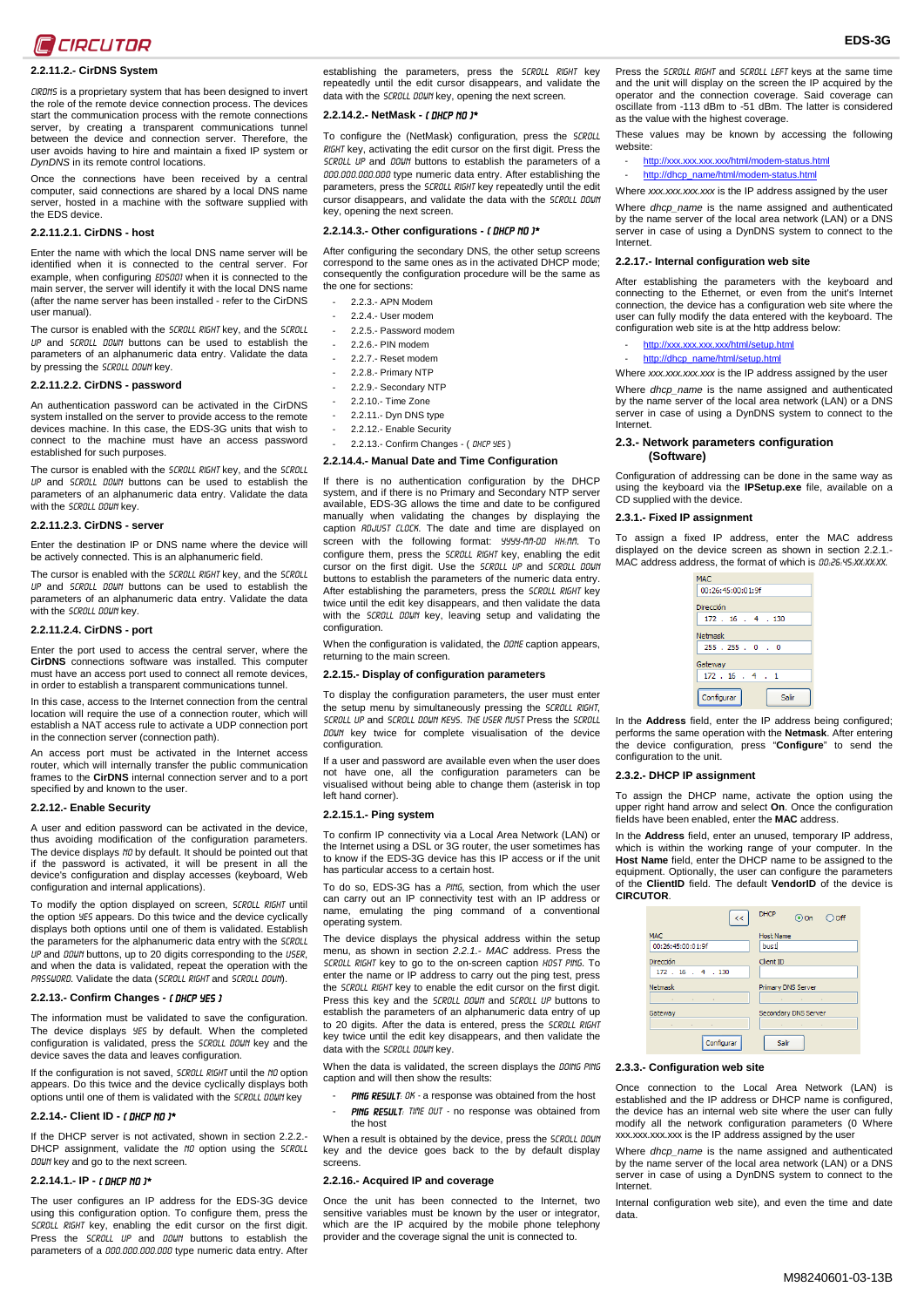

#### Network setup

| Host name |  |  |
|-----------|--|--|

DHCP

| DHCP Client ID |  |
|----------------|--|
| Address        |  |
| Netmask        |  |

Modem setup

APN User

Password Reset timer (hours)

# **Time setup**

Primary NTP server Secondary NTP server Time zone Time

Sync to PC time

| Server type           | Disabled - |
|-----------------------|------------|
| Hostname              |            |
| User                  |            |
| Password              |            |
| Server                |            |
| Port                  |            |
| <b>Security setup</b> |            |
| Password              | ⊕ On ● Off |
| User name             |            |
| New password          |            |
| Repeat password       |            |

eds-modem-1

● On © Off

pool ntp.org

Europe Madrid<br>martes, 07 de febrero de 2012 11:41:24

00:04:00:00:88:07 MAC 00:04:00:00:88:02<br>1.0 modem beta 4<br>3.2 BETA Version Upgrade Powerstudio version **Devices status** 

Save setup Load default setup

# **2.3.4.- Access via password**

If an access user name and password have been parameterised, the device requests these access parameters when trying to access via the web site in the following pop up screen:

|                                   | http://172.16.4.75 está solicitando un nombre de usuario y una contraseña. El sitio dice:<br>Tower Churles |
|-----------------------------------|------------------------------------------------------------------------------------------------------------|
| Nonbre de usuario:<br>Contraseña: |                                                                                                            |

#### **3.- Operation**

**EDS-3G** is an *energy efficiency manager* with a Web server display, from which the user can view the status of the device inputs and outputs in real time, as well as any possible action to be taken.

As well as serving the data stored internally via the Web, the device has an XML server, enabling the user to send GET and PUT type requests.

#### **3.1.- Web Server**

Once the Ethernet addressing is configured and integrated into the Ethernet network, the device variables are visible to the user via a conventional Internet Explorer browser (with Java plug-in installed on the computer<br><u>http://www.java.com/es/download/</u>). Another access interface is the *PowerStudio Scada Client*.

To see the Web display interface, the user must access it via the http address below:

- [http://xxx.xxx.xxx.xxx](http://xxx.xxx.xxx.xxx/)
- [http://nombre\\_dhcp](http://nombre_dhcp/)

Where *xxx.xxx.xxx.xxx* is the IP address assigned by the user. Where *dhcp* name is the name assigned and authenticated by the name server of the local area network (LAN) or a DNS server in case of using a DynDNS system to connect to the Internet.

#### **3.2.- XML server**

The XML server is an excellent integration tool for external applications. **EDS-3G** has a server available whose access requests are identified in this manual (see [4.-](#page-2-0) [XML](#page-2-0)  [instructions\).](#page-2-0)

#### **3.3.- Digital inputs**

The device has a total of 8 digital inputs, whose function is to count energy impulses coming from external sensors, or for detection of the logical status of the input. The contacts of the digital inputs of the device must be voltage-free dry contacts.

#### **3.3.1.- Impulse energy meter function**

Electronic meters have an impulse output that is proportional to the recorded power. With its inputs, **EDS-3G** is a centralising unit with 8 digital inputs (opto-coupled) for reading impulses from electricity, water, gas meters etc. The value of

these impulses is linked to 8 memory records, stored in a nonvolatile memory.

Each registry is 32 bits (4 bytes), so it counts a maximum of up to 4,294,967,295 impulses. When a memory record reaches this value, the energy meter is reset back to zero.

The minimum duration of the impulse or status change of the digital input must be 50 ms. The minimum time between two successive impulses must also have a minimum duration of 50 ms. This represents a maximum sampling frequency of 10 Hz.

Its Web server and internal memory enable the user to extract graphics and tables of impulses received during a certain period (table and graphic function).

# **3.3.2.- Input logical status function (0/1)**

The 8 digital inputs in the device are voltage-free and have an input logical status detection function. This means that when a bridge is set up between the *common* and one of the digital inputs, the device detects that the input has closed, and displays the status via both communications servers.

#### **3.4.- Digital outputs**

The device has 6 relay digital outputs. The user can use remote control to carry out actions on the outputs (open, close, create an impulse).

These actions can be manual, or via programming in the events section of the device (see **PowerStudio Scada** manual).

#### **3.5.- RS-485 expansion bus**

The device has an RS-485 communications bus that allows it to communicate with external peripherals, act as communications master and store data recorded in its 200Mb cyclic memory.

Its Web accessibility and memory enable the user to view data coming from devices connected to the bus in real time, and easily and simply view graphics and tables of the parameters registered by the device.

As well as linking communications with devices connected to its RS-485 communications bus, the device also has the capacity to make connections via IP connectivity (local or remote), either through an IP via addressing or DHCP name.

To add devices to the configuration of the **EDS-3G** *energy PLC*, the user must install the PowerStudio or PowerStudio Scada application, so as to export a new configuration of the device, adding new analyzers or slaves connected to the unit. **EDS-3G** allows the configuration of up to 5 slave devices connected to its network.

#### **3.6.- Additional PS/PSS features**

To configure the other system features, read the *PowerStudio / Scada Editor* manual. It has all the information the user needs about:

- Importing or exporting the configuration of the **EDS-3G**
- system
- Configuration of new devices or slaves
- Tariff discriminators / calendars Calculated variables
- System events and alarms
- Authentication configuration
- Web system security
- Etc.

Without the **PowerStudio** Editor tool, the measurement application cannot be configured to provide new features for the **EDS-3G** device. Consequently the user must install the software, thus making it possible to fully configure the display server and vary the settings of the display, connected devices, alarms, etc.

# <span id="page-2-0"></span>**4.- XML instructions**

Not only does **EDS-3G** function as an excellent *energy efficiency manager* for local and multi-point networks, it also has a default XML requests server that enables it to be easily and intuitively integrated into a SCADA or remote monitoring system. The device, via its IP address, responds to GET and PUT requests, being able to carry out different functions on the device.

#### <span id="page-2-1"></span>**4.1.- Type of variables**

The device has a list of available variables, in accordance with the device's features. The basic code is made up of the device name and the variables separated by a dot:

- *name.variable*

This way the software knows which variable it is and what device must be asked to find out the value of the variable.

When an incremental variable is discriminated (energy, impulse energy meter or similar), the information about the parameterised discriminator is added to the basic code:

# - *name\_discriminator@type\_time:variable*

The discriminable variables are shown in the list with an asterisk.

#### **4.2.- EDS-3G variables list**

If slave devices are provided, the frames sent to **EDS-3G** are identified in the same way by name and variable, as shown in section 4.1.-

**EDS-3G**

The following table shows the definition of the variables available **in EDS-3G**.

| <b>Digital inputs</b>         | XML - Status Value | XML - Energy Meter Value          |  |  |
|-------------------------------|--------------------|-----------------------------------|--|--|
| Digital Input 1               | DI1                | C <sub>1</sub>                    |  |  |
| Digital input 2               | DI2                | C <sub>2</sub>                    |  |  |
| Digital input 3               | DI3                | C <sub>3</sub>                    |  |  |
| Digital input 4               | D14                | C <sub>4</sub>                    |  |  |
| Digital input 5               | DIS                | C <sub>5</sub>                    |  |  |
| Digital input 6               | D <sub>16</sub>    | C <sub>6</sub>                    |  |  |
| Digital input 7               | D <sub>17</sub>    | C7                                |  |  |
| Digital input 8               | D <sub>18</sub>    | C <sub>8</sub>                    |  |  |
| <b>Digital Output Status</b>  | XML - Force Output | Forced Open / Close               |  |  |
| Digital Output 1              | DO1                | 0/1                               |  |  |
| Digital Output 2              | DO2                | 0/1                               |  |  |
| Digital Output 3              | DO <sub>3</sub>    | 0/1                               |  |  |
| Digital Output 4              | DO <sub>4</sub>    | 0/1                               |  |  |
| Digital Output 5              | DO <sub>5</sub>    | 0/1                               |  |  |
| Digital Output 6              | DO <sub>6</sub>    | 0/1                               |  |  |
| <b>Forced Outputs Impulse</b> | XML - Impulse      | <b>Forced Impulse</b>             |  |  |
| Digital Output 1              | DOP1               | $\neq 0$                          |  |  |
| Digital Output 2              | DOP <sub>2</sub>   | $\neq 0$                          |  |  |
|                               | DOP3               | $\neq 0$                          |  |  |
| Digital Output 3              |                    |                                   |  |  |
| Digital Output 3              | DOP <sub>4</sub>   | $\neq 0$                          |  |  |
| Digital Output 5              | DOP5               | $\neq 0$                          |  |  |
| Digital Output 6              | DOP <sub>6</sub>   | $\neq 0$                          |  |  |
| Date and time                 | XML - Value        | Values                            |  |  |
| Date and Time                 | <b>VDTTM</b>       | Last Server communication         |  |  |
| Device status                 | XML - Impulse      | Values                            |  |  |
| Device status                 | STATUS.            | Communication OK<br>1             |  |  |
|                               |                    | Not initialized<br>$\overline{a}$ |  |  |
|                               |                    | 18<br>Port incorrect              |  |  |
|                               |                    | 34<br>Comm Errors<br>66           |  |  |

#### **4.3.- XML Services**

The requests must follow the URI standard (RFC 2396), so the user of these requests should take this detail into account when making such calls (especially in cases where the name of any device contains non-ASCII characters). Take into account that the length of the request must not under any circumstance exceed 4000 characters.

#### **4.3.1.- Configured devices request**

With this request, the XML service returns the list of connected devices to the **EDS-3G** *energy efficiency manager*. <http://x.x.x.x/services/user/devices.xml>

[http://nombre\\_dhcp/services/user/devices.xml](http://nombre_dhcp/services/user/devices.xml)

 *<devices>*

*<id> ... </id>*

 *<devices>*

devices: field identifying the XML as a response to the device list request

- **id:** name of each one of the devices

**4.3.2.- Information about the device**

With this request, the XMP service returns information about the devices. Each device included in the information query must be included in the request as ?id=device1?id=device2…

#### [http://x.x.x.x/services/user/deviceInfo.xml?](http://x.x.x.x/services/user/deviceInfo.xml)id=dispositivo?

http://nombre\_dhcp/services/user/deviceInfo.xml?id=dispo sitivo?

 *<devices>*

#### *<device>*

- *<id> ... <id>*
- *<description> ... </description>*
- *<type> ... </type>*
- *<typeDescription> ... </typeDescription>*
- *<var> ... </var>*

*... </device>*

 *...*

#### *<devices>*

- description: description of device
- type: device type
- **typeDescription:** detailed description of the device
- var: name of each of the variables of the device; expressed as name.variable

The user can request detailed information about one or more variables from a device and even make one single request for the information about all the variables available in the device. **4.3.3.1.- Information about one or more variables** Request for detailed information about one or more variables of the device (if information is needed about more variables, link the other requests below with var=device.variable?):

M98240601-03-13B

#### **4.3.3.- Information about the variable**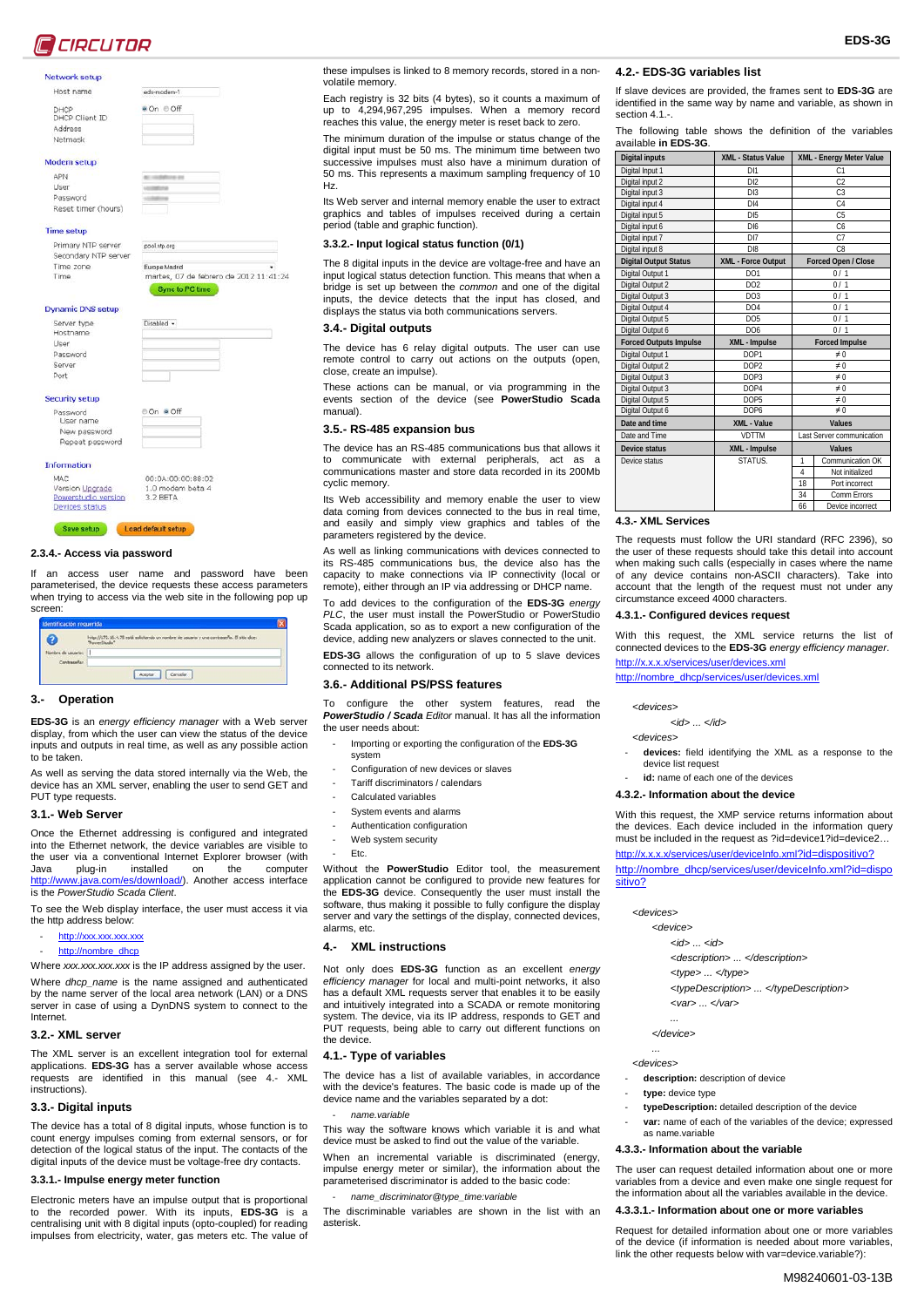# **C** CIRCUTOR

http://x.x.x.x/services/user/varInfo.xml?var=device.variable? http://name\_dhcp/services/user/varInfo.xml?var=device.variab le?

# **4.3.3.2.- Information about all the variables**

Request for detailed information about all the variables of the device (if information is needed about more devices, link the other requests below with id=device?): [http://x.x.x.x/services/user/varInfo.xml?id](http://x.x.x.x/services/user/varInfo.xml?)=dispositivo?

[http://nombre\\_dhcp/services/user/varInfo.xml?id](http://nombre_dhcp/services/user/varInfo.xml?)=dispositivo?

# *<varInfo>*

 *<var> <id> ... </id> <title> ... </title> <hasValue> T </hasValue> <hasLogger> T </hasLogger> <sampleMode> … </sampleMode> <measureUnits> … </measureUnits> <unitsFactor> … </unitsFactor> <decimals> … </decimals> </var>*

 *…*

- *<varInfo>*
- id: variable name in device.variable format
- **title:** brief description of the variable
- hasValue: indicates if it is possible to request the instantaneous value of the variable (*True / False*)
- hasLogger: indicates if it is possible to request the log of the variable (*True / False*)
- sampleMode: type of variable and mode used to group values
- measureUnits: variable unit
- unitsFactor: power of 10 indicating the multiplying factor in the log file
- decimals: decimals of the variable

# **4.3.4.- Instantaneous variable value**

The user can request the instantaneous values of one or more variables, and can even request the information about all instantaneous values with a single request.

#### **4.3.4.1.- Instantaneous value of one or more variables**

Request for the instantaneous value one or more variables of the device (if information is needed about more variables, link the other requests below with var=device.variable?):

<http://x.x.x.x/services/user/values.xml?var=dispositivo.variable> ?

http://nombre\_dhcp/services/user/values.xml?var=dispositivo. variable?

#### **4.3.4.2.- Instantaneous value of all variables**

Request for instantaneous values of all the variables of the device (if information is needed about more devices, link the other requests below with id=device?):

http://x.x.x.x/services/user/values.xml?id=dispositivo?

http://nombre\_dhcp/services/user/values.xml?id=dispositivo?  *<values>*

 *<variable>*

*<id> ... <id>*

- *<value> ... </value>*
- *</variable>*
- *...*
	- *</values>*
	- **id:** identifier of the variable
	- value: value of variable at the time of the request

#### **4.3.5.- Historical data**

Request for historical data log of an incremental variable. Returns information on one or more variables between the "*begin*" and "*end*" dates. Each variable for which information is required must be included in the request as *?var=device.variable*

When only the date is required, the format is DDMMYYYY; When the date and time are required, the format is DDMMYYYYHHMMSS. Both the date and the time must be expressed in UTC (Universal Coordinated Time).

The grouping period can be defined by different criteria:

- value in seconds (for example 900): value in seconds in which the data is grouped
- ALL the data is grouped into a single value
- *AUTO:* grouping is automatic with predefined intervals according to "begin" and "end"
- FILE: data not grouped. returns the information as registered in the database
- if the *period* parameter does not appear in the request, it is considered as value 0 and the data is not grouped

[http://x.x.x.x/services/user/r](http://x.x.x.x/services/user/)ecords.xml?begin=010320110000 00?end=31032011000000?var=dispositivo.variable?period=9

00 [http://nombre\\_dhcp/services/user/re](http://nombre_dhcp/services/user/)cords.xml?begin=010320 11000000?end=31032011000000?var=dispositivo.variable?p eriod=900

#### *<recordGroup>*

- *<period> … </period>*
	- *<record> <dateTime> ... </ dateTime >*
		- *<field>*
		- *<id> ... </id>*
		- *<value> ... </value>*
		- *</field>*
	- *</record>*

#### *… </recordGroup>*

- recordGroup: field identifying the XML as a response to the variable record request
- period: recording period; time between recordings
- record: identifies each recording (dateTime: date and time of the sample
- field: standard recording value (for others consult PS manual)
- value: value of variable at the time of the request

#### **4.3.6.- Historical events file**

As this user manual describes, the **PowerStudio / Scada** Editor makes it possible to configure events or alarms in the **EDS-3G** device and record them in the internal memory.

With the following request, the user can request the historical events file between the dates defined. Every event that is requested with a historical events file is defined as *?id=name\_event*

When only the date is required, the format is DDMMYYYY; When the date and time are required, the format is DDMMYYYYHHMMSS. Both the date and the time must be expressed in UTC (Universal Coordinated Time).

#### [http://x.x.x.x/services/user/e](http://x.x.x.x/services/user/)vents.xml?begin=0103201100000 0?end=31032011000000?id=nombre\_suceso?

[http://nombre\\_dhcp/services/user/e](http://nombre_dhcp/services/user/)vents.xml?begin=0103201 1000000?end=31032011000000?id=nombre\_suceso?

| $<$ main $>$                                   |                            |
|------------------------------------------------|----------------------------|
| <recordgroup></recordgroup>                    |                            |
| $<$ <i>id</i> $>$ $\ldots$ $<$ / <i>id</i> $>$ |                            |
| <record></record>                              |                            |
|                                                | <date> </date>             |
|                                                | <eventid> </eventid>       |
|                                                | <annotation> </annotation> |
|                                                | <value> </value>           |
| $\epsilon$ /record>                            |                            |
|                                                |                            |
| $\lt$ /recordGroup >                           |                            |
| .                                              |                            |

 *<main>*

- main: field identifying the XML as a request
- recordGroup: field that groups all the recordings of an event
- id: event identifier
- record: identifies each record
- date: event date and time
- eventId: event identifier
- **annotation**: event annotation
	- value: event value
	- ON: active event OFF: inactive event
		- ACK: event acknowledged

# **4.3.7.- Device events**

Returns the information about recorded events of one or more devices between the dates "*begin*" y "*end*". Each device for which information is required must be included as *?id=device*

[http://x.x.x.x/services/user/r](http://x.x.x.x/services/user/)ecordsEve.xml?begin=010320110 00000?end=31032011000000?id=dispositivo? [http://nombre\\_dhcp/services/user/re](http://nombre_dhcp/services/user/)cordsEve.xml?begin=010 32011000000?end=31032011000000?id=dispo

Cuando se desee indicar solamente la fecha, el formato es DDMMAAAA; cuando quiere especificarse la fecha y hora es DDMMAAAAHHMMSS. Tanto la fecha como la hora, debe estar expresado en UTC (Universal Coordinated Time).  *<main>*

**EDS-3G**

- *<recordGroup>*
- *<device> ... </device>*
- *<record>*
	- *<dateTime> … </dateTime>*

*<field>*

 *<id> … </id>*

 *<value> … </value>*

*</field>*

*… </record>*

*...*

 *</recordGroup >*

 *… </main>*

- main: field identifying the XML as a request
- recordGroup: field that groups all the recordings of an event.

**EDS-3G** has an XML active events service whose aim is to enable an external agent or integration system to be registered as a *listener* and record the events or alarms that

The device keeps a distribution list of active users, to which it sends events that take place locally via the creation of

Before initiating implementation of the active events system, there are a number of PUT type test requests between the *listener* and the *producer* (remote engine) and vice versa, the aim of which is to test and ensure connectivity between both

The *listener* can send the request with the following message body to check connectivity with the remote search engine

ip listener defines the listener's IP, to which the *producer* 

port: defines the listener's port, to which the *producer* 

When the *producer* (remote search engine) receives the test request from the *listener*, it returns the following request: http://ip\_listener:port/services/user/testProducer.xml request to which the listener must reply with "received" (*200*).

Any agent or *listener* who wants to register in a remote search engine or *producer*, so as to receive the incidents recorded by the search engine in real time, must make the following PUT

This request must contain the following body in the message, in which the listener and the type of data to be received are

ip\_listener the listener's IP is defined, to which the

port: defines the listener's port, to which the *producer* 

- **True:**) indicates to the *producer* that all the active events

- **False:**) indicates to the *producer* that only the events that took place since the last request must be sent

The all section defines the type of information that is to be

*producer* sends the events that are generated

sends the events that are created

list available must be sent

[http://ip\\_producer:port/services/user/testListener.xml](http://ip_producer:port/services/user/testListener.xml)

 *<ip>*ip\_listener*</ip> <port>80</port>*

sends the response request

.<br>sends the response request

**4.3.8.2.- Registration of a** *listener*

request to the *producer* with this format:

 *<ip>*ip\_listener*</ip> <port>80</port> <all>T</all>*

b://ip\_producer:n

defined:  *<listener>*

 *</listener>*

accessed (*True* / *False*).

M98240601-03-13B

- device: device the records make reference to
- record: identifies each recording
- dateTime: event date and time field: identifies each field

id: Identifier value: event value

**4.3.8.- Active Events**

occur in the device.

**4.3.8.1.- Test commands**

incidents.

systems.

(*producer*):

 *<listener>*

 *</listener>*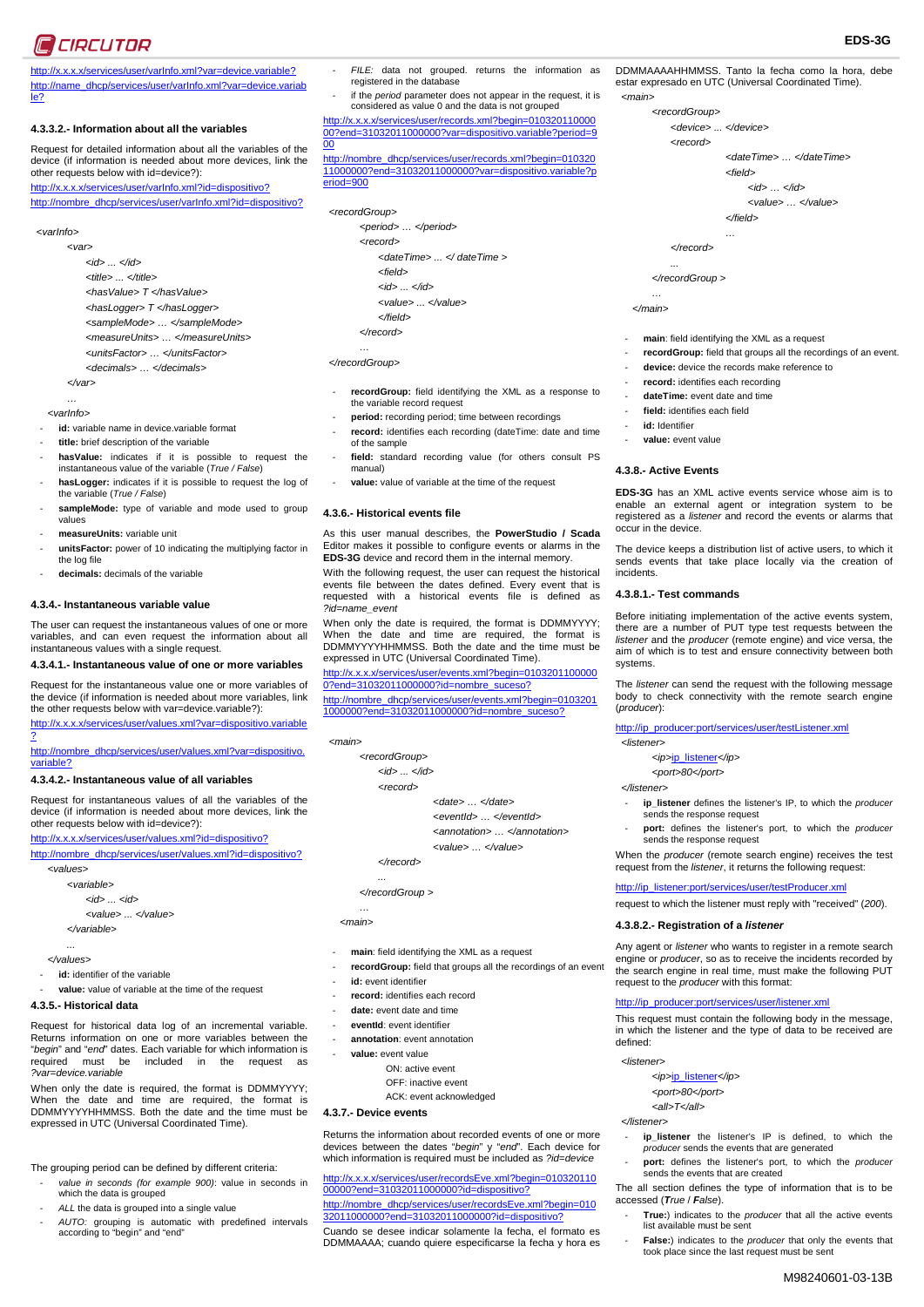# **4.3.8.3.- Deletion or loss of the listeners' list**

The *producer* can completely or partially lose or eliminate the listeners' list for different reasons:

- The *listener* does not answer: when new events or changes in these events take place, the *producer* instantaneously informs all listeners on the list. When the *producer* is faced with a communication problem with a listener, a total of fifty retries are made to send information. If the listener does not respond to these requests, the *producer* deregisters the listener from the distribution list.
- **The** *producer* **has rebooted or has temporarily stopped operating**: if the *producer* receives an update or generates a reset for any reason, (*firmware*, update, loss of power supply, etc), the entire listeners' list is lost and from then on stops sending events to the previously associated listeners.

# **4.3.8.4.- Maintenance of the listeners' list (***alive***)**

Given that there are several reasons why the listeners' list might be totally or partially affected, the external integration system needs to implement an (*alive*) test system against the *producer* to ensure that the IP is kept active for a long period in the distribution list.

It is recommended that the test system is automatic and at intervals of no more than 10 minutes between each test frame dispatch. The (*alive*) test system is based on the updating of the listener IP, again against the *producer*, although only the event changes are requested (*False*):

#### http://ip\_producer:port/services/user/listener.xml

This request must contain the following body in the message, in which the listener and the type of data to be received are again defined:

- *<listener>*
	- *<ip>*ip\_listener*</ip> <port>80</port>*

#### **5.- Technical features**

 *<all>F</all>*

If the external integration application has remained inactive for a long period of time, a request to the *producer* asking for the entire list of active events is recommended using a *True* request. This way the listener again has all the information lost during the period of inactivity.

# **4.3.8.5.- Reception of events**

When there is any change in the events, the request that the *producer* creates against the listeners' distribution list giving information about the events will be PUT type with the following syntax:

# http://ip\_oyente:port/services/user/producer.xml

The request contains the following information in XML format in the body of the message: information about the events produced:

 *<producer>*

- *<all>T/F</all>*
- *<event>*
	- *<id>driverId.driverId.driverId…eventId</id> <name>Evento 1</name>*
	-
	- *<description>Descripción 1</description> <annotation>Anotación 1</annotation>*
	- *<dateTime>25112010201034</dateTime>*
	- *<whyFired>ACTIVATION</whyFired>*
- *</event>*
- *<event>*
	- *<id>driverId.driverId.driverId…eventId</id> <name>Evento 2</name>*
	- *<description>Descripción 2</description>*
	- *<annotation>Anotación 2</annotation>*
- *<dateTime>25112010201034</dateTime>*

*<disabledDateTime>25112010201103</* 

*<whyFired>DEACTIVATION</whyFired> </event>* 

 *… </producer>*

- **all**: all the events (*True*) or changes(*False*)
- event-id: *producer* and identifier of the event
- $w$ hyFired: ACTIVATION, DEACTIVATION

#### Notes referring to the active events:

- **Note**: if the producer has implemented http authentication by user and password, it must be implemented in the listener by the user.

#### **4.3.9.- Forcing of variables**

This request is used to send the variable forcing order (or writing) to the system. The request should include the name of the device that wants to make the request. It is important to incorporate the authentication data when this is necessary.

# *<forceVariables>*

- *<forceVar>*
	- *<forceName> ... </forceName>*
	- *<forceValue> ... </forceValue>*
	- *</record>*
	- *</forceVar>*

 *... </forceVariables>*

- forceVariables: field identifying the XML as a request
- **forceVar:** Information from each variable to be forced
- forceName: variable name in device.variable format
- field: identifies each field

| Power circuit:<br>Single-phase (phase – neutral) A1 – A2 :<br>Frequency:<br>Maximum consumption:<br>Working temperature:<br>- Humidity (non-condensing): | Standard version<br>85264 Vac / 120300 Vdc<br>$5060$ Hz<br>6-10 VA (AC) / 3-4 W (DC)<br>$-10+60$ °C<br>595%                                                   |
|----------------------------------------------------------------------------------------------------------------------------------------------------------|---------------------------------------------------------------------------------------------------------------------------------------------------------------|
| <b>Mechanical features:</b><br>Case material:<br>Device protection degree:<br>- Dimensions (mm):<br>- Weight:<br>Maximum operating height:               | UL94 - V0 self-extinguishing plastic<br>IP 20<br>105 x 70 x 90 mm (6 modules)<br>385 g<br>2,000 m                                                             |
| Inputs features:<br>- Type:<br>- Maximum activation current:<br>- Insulation:                                                                            | Voltage-free opto-insulated (dry contact)<br>$50 \text{ mA}$<br>1500 V                                                                                        |
| Network interface:<br>Type:<br>- Connector:<br>- Network protocols:<br>Modem:<br>- Work bands (Data only):                                               | Ethernet 10BaseT / 100BaseTX self-detectable<br>R.J45<br>HTTP / Modbus/RTU in RS-485 bus<br>UMTS/HSPA - 2100 / 900 Band<br>GSM - 850 / 900 / 1800 / 1900 Band |
| Serial interface:<br>Type:<br>Transmission speed (configurable):<br>Data bits:<br>- Parity:<br>- Stop bit                                                | Three-wire RS-485 (A/B/S)<br>4800, 9600, 19,200, 34,800, 57,600, 115,200 bps<br>8<br>No parity, odd, even<br>1                                                |

| <b>Output Features:</b>                                                                                                                                                                                                                                                                                                                                                                                                                                                           |                                                     |  |
|-----------------------------------------------------------------------------------------------------------------------------------------------------------------------------------------------------------------------------------------------------------------------------------------------------------------------------------------------------------------------------------------------------------------------------------------------------------------------------------|-----------------------------------------------------|--|
| - Type:                                                                                                                                                                                                                                                                                                                                                                                                                                                                           | Relay                                               |  |
| Maximum operating power:                                                                                                                                                                                                                                                                                                                                                                                                                                                          | 750 VA                                              |  |
| Maximum operating voltage:                                                                                                                                                                                                                                                                                                                                                                                                                                                        | 250 Vac                                             |  |
| Maximum switching current:                                                                                                                                                                                                                                                                                                                                                                                                                                                        | 5 A with resistive load                             |  |
| Electrical life (250 Vac / 5 A):<br>$\sim$                                                                                                                                                                                                                                                                                                                                                                                                                                        | 3 x 104 operations                                  |  |
| Mechanical working life:                                                                                                                                                                                                                                                                                                                                                                                                                                                          | 2 x 107 operations                                  |  |
| LED symbols:                                                                                                                                                                                                                                                                                                                                                                                                                                                                      |                                                     |  |
| - $Power \cdot$                                                                                                                                                                                                                                                                                                                                                                                                                                                                   | Equipment power supply and CPU activity             |  |
| - Slaves:                                                                                                                                                                                                                                                                                                                                                                                                                                                                         | Communicating slave devices shutdown                |  |
| - GPRS/3G link:                                                                                                                                                                                                                                                                                                                                                                                                                                                                   | GPRS or 3G connection linked to the operator        |  |
| Left RJ45 led:                                                                                                                                                                                                                                                                                                                                                                                                                                                                    | Green: Full duplex / Yellow: Half duplex / Activity |  |
| Right RJ45 led:                                                                                                                                                                                                                                                                                                                                                                                                                                                                   | Green: 100 Mb/s / Yellow: 10 Mb/s / Link            |  |
| Display:                                                                                                                                                                                                                                                                                                                                                                                                                                                                          |                                                     |  |
| - Type:                                                                                                                                                                                                                                                                                                                                                                                                                                                                           | 2 lines, alphanumeric                               |  |
| - Characters:                                                                                                                                                                                                                                                                                                                                                                                                                                                                     | 20                                                  |  |
| Back lighting:                                                                                                                                                                                                                                                                                                                                                                                                                                                                    | Yes                                                 |  |
| Safety:<br>Installation category Class III / EN61010 double-insulated electric shock protection class II.<br>Connect the device to a power circuit protected with gl fuses in compliance with IEC 269, or<br>M fuses, with values from 0.5 to 1A. It must be fitted with a circuit breaker switch or<br>equivalent device, in order to be able to disconnect the device from the power supply. The<br>power supply cable must have a cross-section of at least 1mm <sup>2</sup> . |                                                     |  |
| Standards:                                                                                                                                                                                                                                                                                                                                                                                                                                                                        |                                                     |  |

EC, UL 94, EN61010-1, EN55011, EN 61000-4-2, EN 61000-4-3,

61000-4-11, EN 61000-6-4, EN 61000-6-2, EN 61000-6-1, EN 61000-6-3, EN 61000-4-5

*disabledDateTime >*